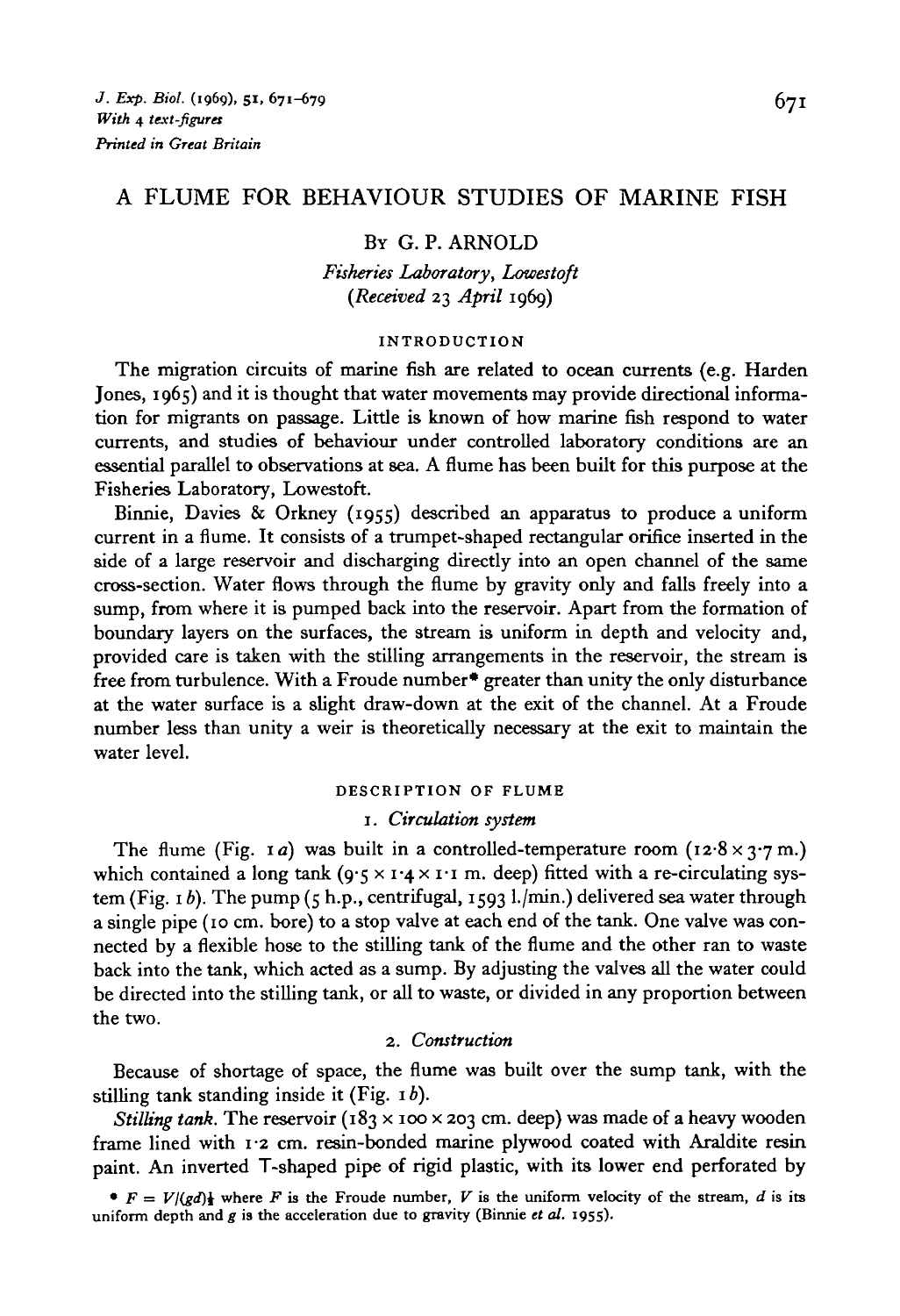holes (2.5 cm. diameter) to break the force of the jet, delivered water to the bottom of the tank. It was positioned at the back to use the maximum volume for stilling the turbulence produced by the inflow. This was done by five vertical screens each with holes of a different size, the size decreasing towards the front of the tank. The first screen was a sheet of  $1.2$  cm. plywood with  $2.5$  cm. diameter holes at  $5$  cm. centres. The second was polythene mesh with  $\sigma$ -6 cm. square holes and the remaining three sheets were of Nylon mesh stretched tightly across the tank, with mesh apertures of



Fig. 1. (a) Plan and  $(b)$  elevation of flume.

#### Table i. *Co-ordinates of the contraction*

 $(x =$  Distance from throat;  $y =$  half width;  $z =$  depth below level of flume floor.)

| $x$ (cm.) | $y$ (cm.)         | <i>3</i> (cm.) |
|-----------|-------------------|----------------|
| ۰         | 150               | ۰              |
| 11.7      | 150               | ۰              |
| 23.4      | 15T               | ۰              |
| 35.1      | 15.3              | 004            |
| 46.8      | 15'4              | O'I            |
| 58.5      | 15.8              | o·3            |
| 70.2      | 16.4              | o٠٥            |
| 81.0      | 17.4              | 1.0            |
| 94.2      | 19'4              | 3.7            |
| 105.4     | 22.6              | 7.1            |
| 117:1     | 27.4              | 13.1           |
| 128.8     | 32.9              | 20.6           |
| 140.5     | 37.5              | 26∙5           |
| 147.5     | 39 <sup>.</sup> 1 | 28.3           |
| 1524      | 39.0              | 29.0           |
| 154.9     | 39.9              | 29.0           |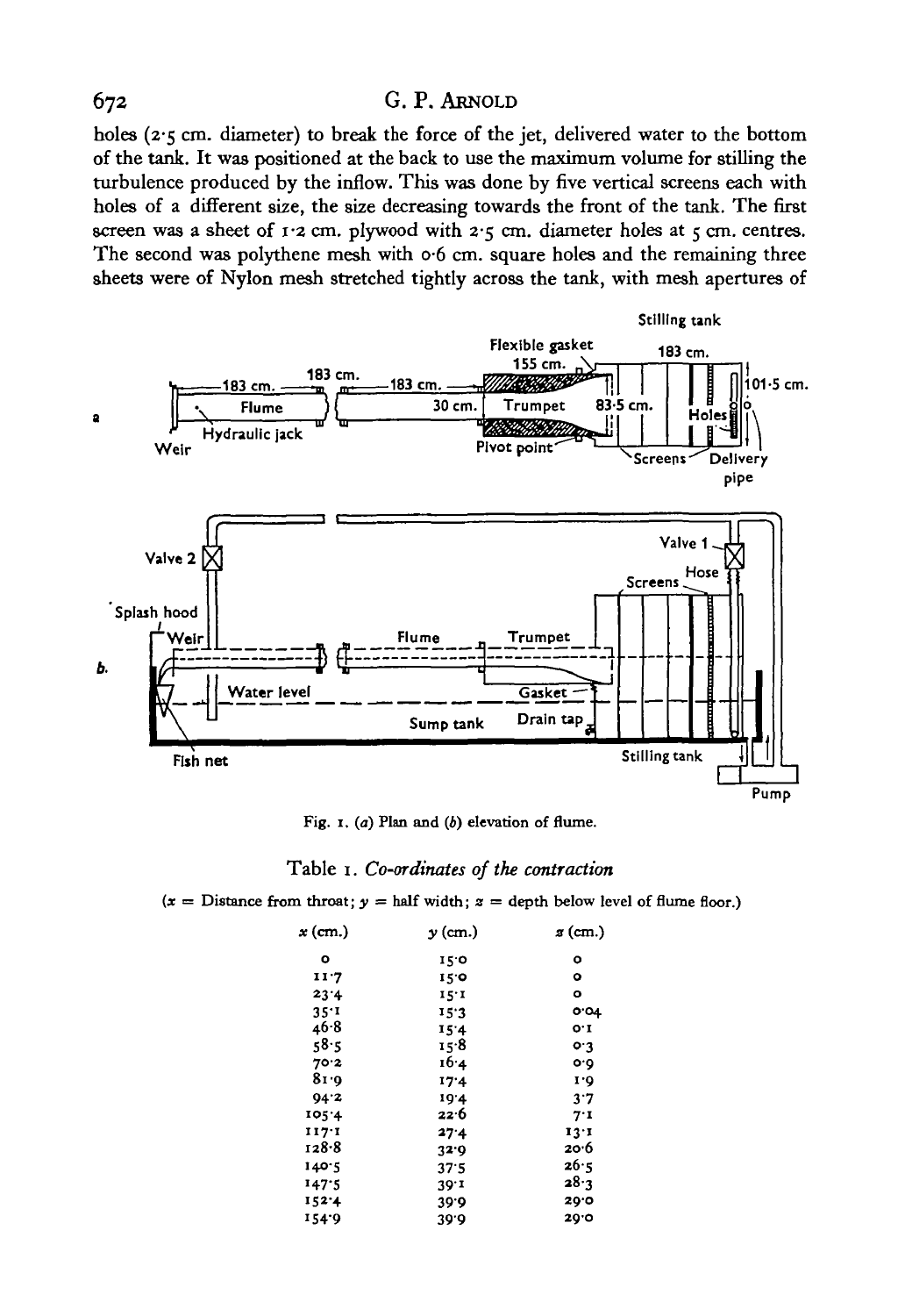1550, 560 and 410  $\mu$ . A sixth screen of 410  $\mu$  aperture Nylon mesh covered the end of the trumpet that projected into the stilling tank.

*Contraction.* The trumpet was made of thin plywood (0-4 cm.) screwed to vertical and horizontal formers inside an open-topped rectangular box. It was also coated with Araldite paint and repeatedly rubbed down with fine sandpaper to produce a smooth surface. Its co-ordinates are given in Table 1.

*Flume sections.* The channel was made from three Perspex sections,  $183 \times 30 \times 32.5$ cm. deep inside. The sides ( $o·6$  cm. thick) were cemented into grooves in the base (1 -2 cm. thick) to allow a clear line of sight across it just above the bottom. A projection of the base  $(4.7 \text{ cm}, \text{wide})$  on each side allowed the supporting frame to be clear of the channel, giving unobstructed observation through the bottom. The sections were flanged at each end and bolted together. Soft rubber gaskets were used to make a watertight seal, and the joint was smoothed inside with a plastic filling compound.



Fig. 2. Cross-sections of flume: (a) through contraction; (b) through instrument carriage; (c) through jack.

*Weir.* An adjustable weir plate, which could close the exit of the flume at any height from o to 18 cm., was attached to the last section. Vertical movement was produced by two levers attached to the base of the plate at one end and a nut on a horizontal rod at the other. The rod had two threads cut in opposite directions running out from the centre, so thatasitwas rotated thenuts travelled in opposite directions. Anticlockwise rotation caused the nuts to travel inwards and drive the plate upwards; clockwise rotation lowered the plate.

*Supporting frame.* The three flume sections and the contraction were supported by a single steel frame pivoted close to the stilling tank so that the flume could be tilted to accelerate the flow of water. The frame was supported by two pairs of steel A-frames standing outside the sump tank, each with levelling adjustments (Fig. *2 a).* The flume was held in the horizontal position by a fully-extended hydraulic jack (Fig. *2 c).* By lowering the jack a maximum gradient of 1 in 40 could be produced.

*Instrument carriage.* A 61 cm. gauge railway ran the whole length of the ceiling and the flume was positioned centrally beneath it. A steel frame ( $96\cdot$ ,  $\times$  66 cm.) ran along the track on four runners, each with four nylon-tyred wheels, and from this was suspended a steel instrument carriage (Fig. *2b),* bearing a table on each side of the flume. One table was provided with  $45$  cm. vertical movement, the other acted as a counter-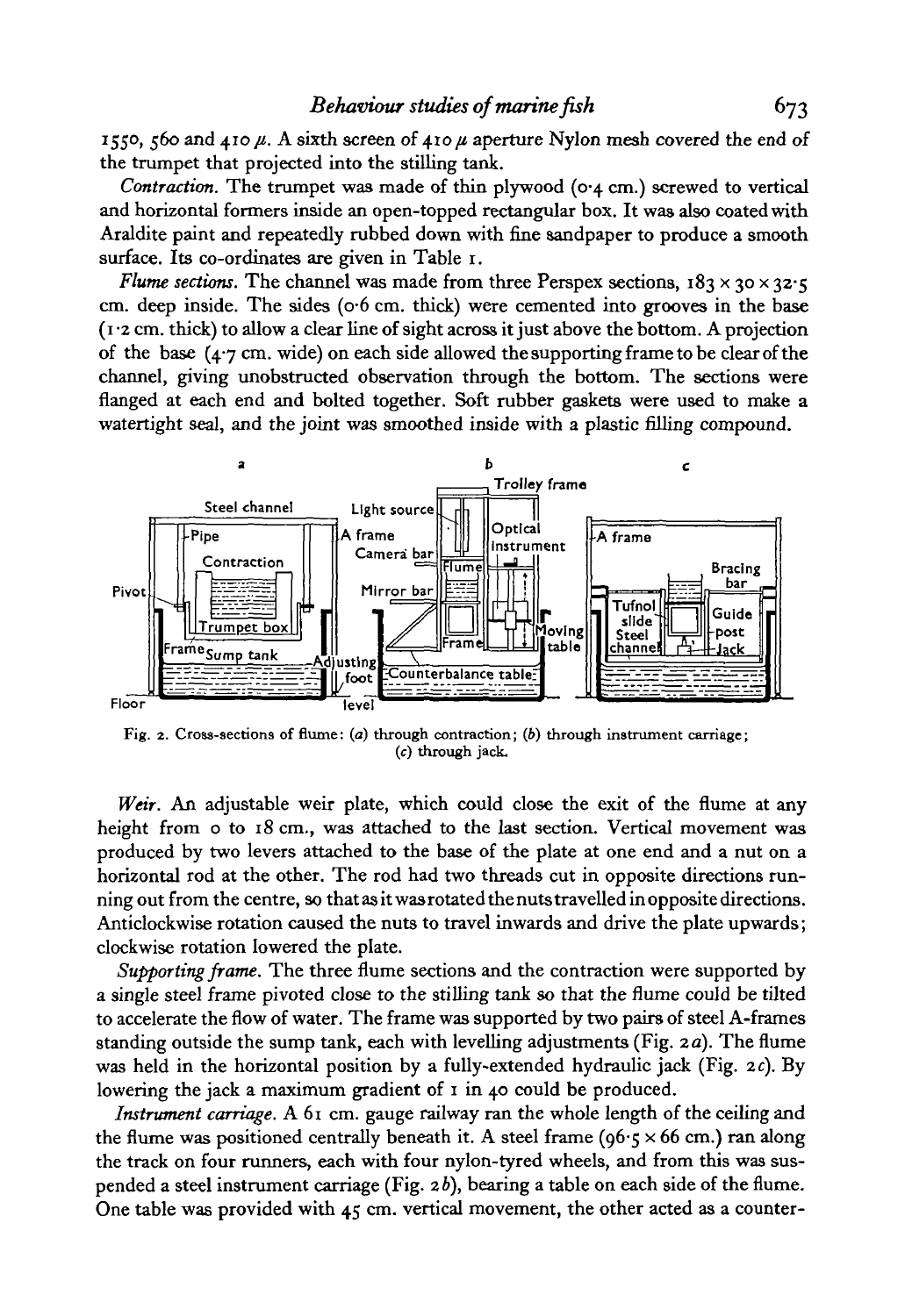balance. The carriage was fitted with a Bolex H16 cine-camera and four mirrors arranged to give simultaneous vertical and horizontal views of the flume on one frame of film (Nieuwenhuizen, 1964).

## 3. *Performance*

Fine control of water velocity and depth could be achieved by adjustment to the valves and weir. Table 2 summarizes data on velocity and depth in relation to valve settings and height of the weir. The maximum velocities obtainable at several depths with the flume in the level position are shown in Table  $3a$ . By tilting the flume these could be increased (Table  $3b$ ).

|                      | Valve settings<br>$o =$ shut, $11 =$ open  |                |                      | Water velocity              |
|----------------------|--------------------------------------------|----------------|----------------------|-----------------------------|
| Weir height<br>(cm.) | Valve 1                                    | Valve 2        | Water depth<br>(cm.) | at half-depth<br>(cm./sec.) |
| 10                   | o.5                                        | 11             | 11.6                 | 3.3                         |
|                      | 0.75                                       | 11             | 12.2                 | 5.5                         |
|                      | $\mathbf{I}$                               | I <sub>I</sub> | 12.6                 | 7.4                         |
|                      | 1.5                                        | $\mathbf{I}$   | 12.9                 | 8.5                         |
|                      | 2                                          | 11             | 13.6                 | 11.7                        |
|                      | 3                                          | 11             | 14.6                 | 14.5                        |
|                      |                                            | $\mathbf{I}$   | 15.0                 | 16.2                        |
|                      | $\begin{array}{c} 4 \\ 5 \\ 6 \end{array}$ | 11             | 15.2                 | 16.8                        |
|                      |                                            | 11             | 15.3                 | 170                         |
|                      | 7                                          | 11             | 15.4                 | 17.4                        |
|                      | 8                                          | $\mathbf{I}$   | 15.4                 | 17.4                        |
|                      | $\mathbf{I}$                               | 11             | 15.4                 | 17.4                        |
|                      | 11                                         | 7              | 15.4                 | 17.4                        |
|                      | $\mathbf{I}$                               | 6              | 15.5                 | 18.0                        |
|                      | 11                                         |                | 15.7                 | 18.6                        |
|                      | $\mathbf{I}$                               | $\frac{5}{4}$  | 16.1                 | 20.3                        |
|                      | $\mathbf{I}$                               | 3              | 16.9                 | 22.6                        |
|                      | I <sub>I</sub>                             | 2              | $18$ o               | 26.7                        |
|                      | $\mathbf{I}$                               | I              | 19.3                 | 31.4                        |
|                      | $\mathbf{I}$                               | $\circ$        | 20.5                 | 34.6                        |
|                      | 11                                         | $\circ$        | 19.5                 | 36.9                        |
| 9<br>8               | $\mathbf{I}$                               | $\circ$        | 18.4                 | 40.4                        |
| 7                    | 11                                         | o              | 17.2                 | 42.8                        |
| 6                    | $\mathbf{I}$                               | $\bullet$      | 16-1                 | 45.2                        |
| 5                    | $\mathbf{I}$                               | $\bullet$      | 15.0                 | 49.8                        |
| 4                    | $\mathbf{I}$                               | $\bullet$      | 13.8                 | 55.0                        |
| 3                    | $\mathbf{I}$                               | $\bullet$      | 12.6                 | 59.7                        |
| 2                    | $\mathbf{I}$                               | $\circ$        | II <sub>4</sub>      | 64.3                        |
| I                    | $\mathbf{I}$                               | o              | 10.9                 | 60.1                        |
| $\bullet$            | II                                         | $\circ$        | 10.8                 | 69.1                        |

Table 2. *Control of water velocity and depth with flume in level position*

Traverses of the flume showed that the velocity of the main stream was uniform in cross-section to the sensitivity of the optical technique used (see p. 678). With a stream 20 cm. deep moving at 30 cm./sec. the boundary layer on the centre-line of the bottom was approximately 1 cm. thick at 50 cm. from the downstream end of the contraction. This increased to approximately 6 cm. at 250 cm. and 9 cm. at 425 cm. downstream from the same point. The uniformity of the main stream and lack of turbulence was convincingly demonstrated by dropping crystals of potassium permanganate into the water.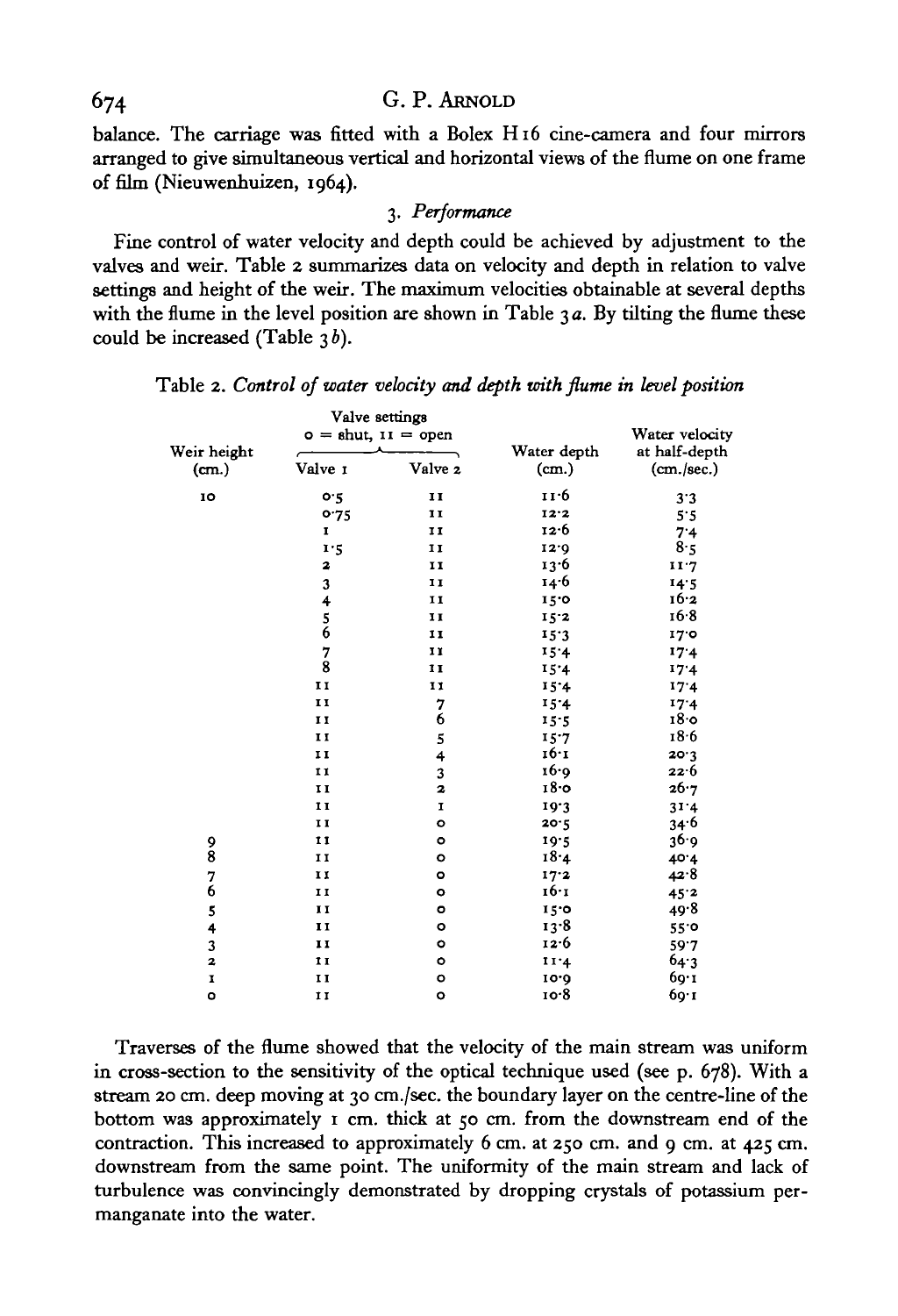Only at shallow depths and higher velocity was the surface of the water disturbed by a wave train, but the amplitude was so small  $(2-3)$  mm.) that it did not preclude observation from above. With deeper water or at slower velocities, the surface was smooth apart from small diagonal ripples originating from the sides of the trumpet and others formed at the joints of the flume sections. These ripples were barely perceptible at depths above 20 cm. At depths between 15 and 25 cm. with a gradient of 1 in 100 or steeper, a wave was formed at various points along the length of the flume.

The flume room was temperature-controlled but continuous pumping raised the temperature of the re-circulating water from  $10^{\circ}$ C. to approximately  $13^{\circ}$ C. after 8 hr. and 16° C. after 24 hr.

| <b>Table</b> : |  |
|----------------|--|
|----------------|--|

(a) (Maximum current velocities measured at half-depth at 50 cm. downstream from throat of trumpet.)

| Water<br>depth<br>(m.) | Height of<br>weir plate<br>(m.) | Water<br>velocity<br>(cm./sec.) | Froude<br>number | Water surface                            |
|------------------------|---------------------------------|---------------------------------|------------------|------------------------------------------|
| 10.8                   | $\bullet$                       | 60.1                            | 0.67             | Diagonal ripples from<br>trumpet         |
| 10.0                   | $\bullet$                       | 64.3                            | 0.65             | Diagonal ripples from<br>trumpet         |
| 15.0                   | 5°                              | 48.6                            | 0.10             | Slight ripples                           |
| 20.0                   | 9.5                             | 35.8                            | 0.26             | Smooth except for ripples<br>from joints |
| 25.0                   | 14.2                            | 29.0                            | $O^T$ 19         | Smooth except for ripples<br>from joints |
| 20.1                   | 18.0<br>(max.)                  | 24.4                            | 0.14             | Smooth                                   |

(6) (Increase in maximum current velocity produced by tilting flume.)

| Flume gradient       | Water<br>depth<br>(cm.) | Water<br>velocity<br>(cm./sec.) | Froude<br>number | Water surface                                   |
|----------------------|-------------------------|---------------------------------|------------------|-------------------------------------------------|
| Level                | 10∙8                    | 60.1                            | 0.67             | Diagonal ripples from<br>trumpet                |
| $\frac{1}{1}$ in 400 | 9.2<br>(mean)           | 820                             | o 86             | Wave train-amplitude<br>approximately $o·6$ cm. |
| $i$ in 200           | 7.5                     | 106.6                           | 1'24             | Very slight wave train-<br>amplitude $1-2$ mm.  |
| 1 in 100             | 6.4                     | 113.8                           | 1.43             | Very slight wave train-<br>amplitude $1-2$ mm.  |
| 1 in 40              | 5.5                     | 132.5                           | 1.80             | Very slight wave train-<br>amplitude $1-2$ mm.  |

#### **MEASUREMENT OF WATER VELOCITY**

A simple accurate method was required for measuring water velocity at any point in the flume. An optical technique (Seddon & Anwar, 1963) was chosen, which avoided the problems of using mechanical probes.

## 1. *Theory of optical technique*

Fine particles, which occur naturally in water, are made visible by scattering in a vertical beam of bright light. They are observed horizontally through a low magnification telescope and a cube or hexagon of optical glass. This is rotated at controlled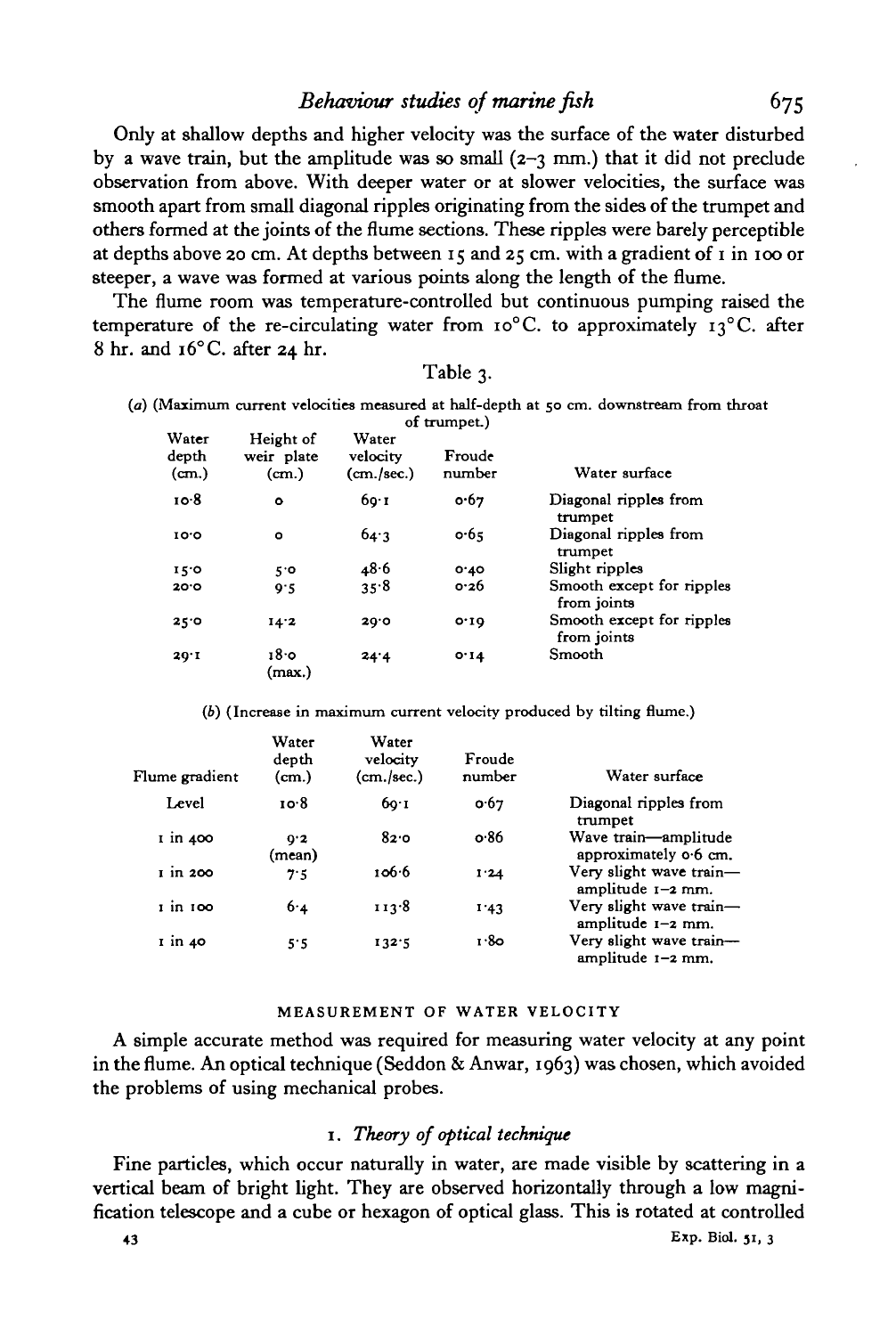speeds about a vertical axis, and the direction of rotation is such that the refracted line of sight travels in the same direction as the water. The apparent motion of the particles depends on the relative speeds of the water and cube. Three situations occur:  $(a)$  when cube speed is lower than particle speed, the particles are seen to travel horizontally across the field of view, but moie slowly than at their true speed; *(b)* when cube speed is higher than particle speed, the particles are seen to travel in the opposite direction to their true horizontal direction and *(c)* at an intermediate cube speed, brightly illuminated particles suddenly appear, remain stationary in the horizontal direction and then abruptly disappear again. In the third situation, when the speed control is in the null position, the horizontal displacement *y* of a particle is related to the horizontal displacement *x* of the centre of the cube face by the expression:

$$
\frac{y}{x} = 2\left(1 - \frac{\cos\theta}{\sqrt{n^2 - \sin^2\theta}}\right),\tag{1}
$$

where  $n$  is the refractive index of the glass and  $\theta$  the angle between the optical axis and the cube face.

## 2. *Design of instrument*

A fixed focus lamp, consisting of a iooo W, 240 V tungsten-iodine bulb (Atlas THB/ 1000/240) mounted 23 cm. behind a cylindrical lens  $(5 \times 4 \times 24.5$  cm. focal length) was used to produce a light beam approximately 3 mm. thick at its focus. It was mounted



Fig. 3. Block diagram of mechanism used to drive hexagon.

vertically on the instrument carriage above the centre of the flume and could be rotated on a horizontal arm and turned in its mounting. The long axis of the beam could thus be placed parallel to the wall at any point across the flume. Vertical movement of the lamp was provided for focusing the beam and it was cooled by an electric fan.

Particles were observed through a small astronomical telescope of approximately  $\times$  2 magnification, fitted with cross wires and a graticule (scale divisions  $1/100$  in.). The optical glass section used was a hexagon  $5r$  cm. high with  $2.54$  cm. sides and  $3-4$ min. of arc tolerance on each angle. Control of its rotational speed was achieved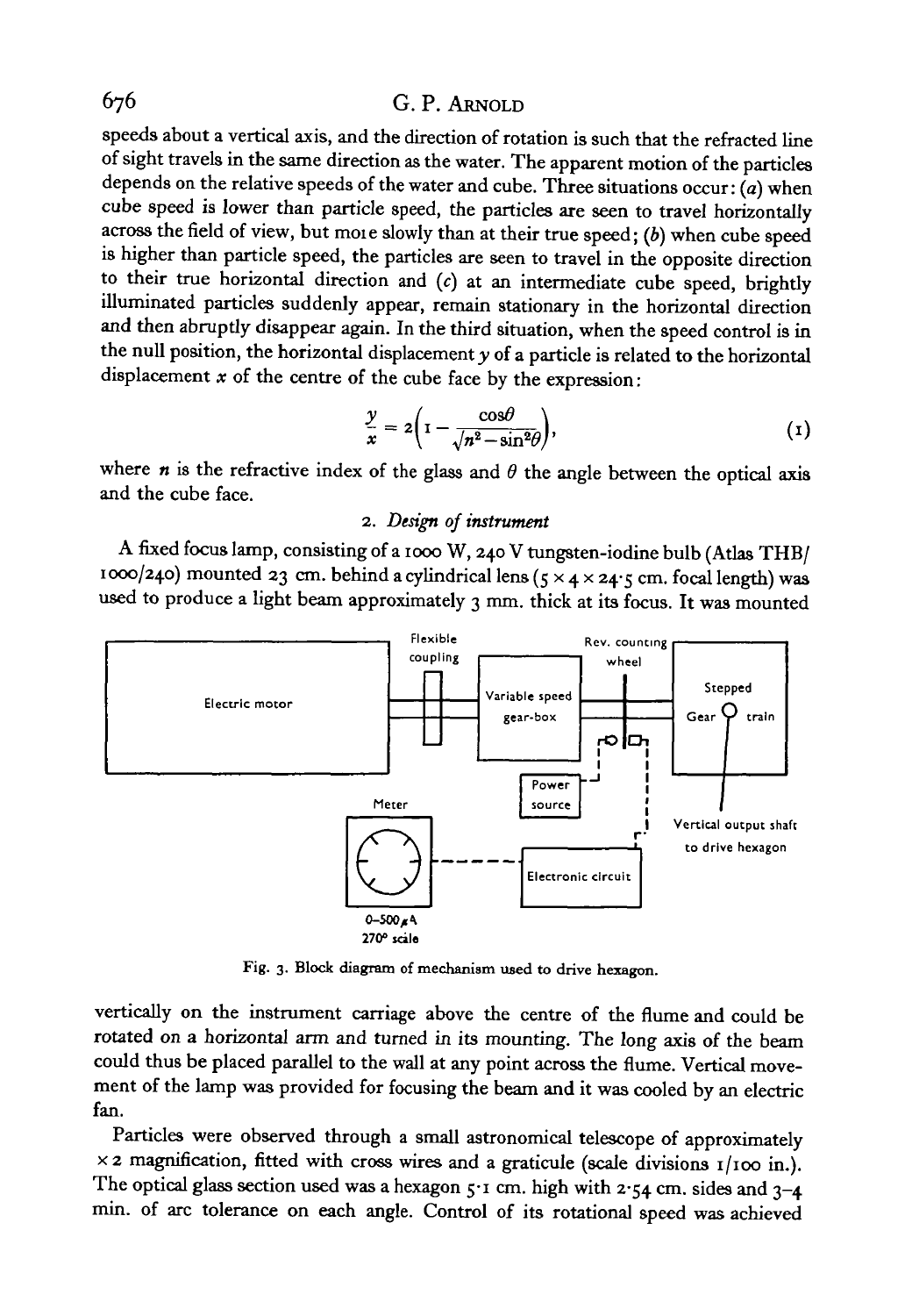## *Behaviour studies of marine fish* 677

mechanically (Fig. 3) using a synchronous electric motor  $(1/80 h.p.$  Admiralty pattern, A 3989) and a variable speed gearbox (Kopp Variator type  $A_1ZFX$ ), which converted the 1500 rev./min. motor speed to any speed over the range  $500-4500$  rev./min. Before being stepped up or down through a gear train (S. G. Brown Limited, Sevenspeed Turret gearbox Mk 1), the output shaft speed of the variator was measured electronically. Seven equally spaced holes (1 mm. diameter) were drilled on a circle (8 cm. diameter) through a small disk mounted on the shaft. A light bulb (6.5 V, 1 W) and a phototransistor (Mullard OCP  $71$ ) were mounted on opposite sides of this disk. The pulses produced by the rotation of the disk were fed from the phototransistor into a pulse-shaping amplifier to convert the number of pulses into an average d.c. current, proportional to shaft speed, which was measured on a  $270^\circ$  scale microammeter ( $\infty$ –500  $\mu$ A). Two external terminals were provided so that the meter deflexion could be conveniently checked at any time against the pulses produced by the disk. The essential features of the circuit have been described by Mitson, Griffiths & Hood (1967, Fig. 8).

### 3. *Calibration*

The instrument was calibrated against a wheel  $(56.6 \text{ cm. diameter})$  which could be rotated at controlled speeds by a motor and gearbox system similar to that driving the hexagon. A strip of white paper,  $2 \text{ cm}$ , high, with fine black spots ( $\circ \cdot \cdot$  mm. diameter: Zippatone  $Z_3I_5$  equally spaced on it was attached to the circumference as a target. Its speed was calculated from the measured circumference by timing a given number of



**Fig. 4. Calibration curves of optical instrument.**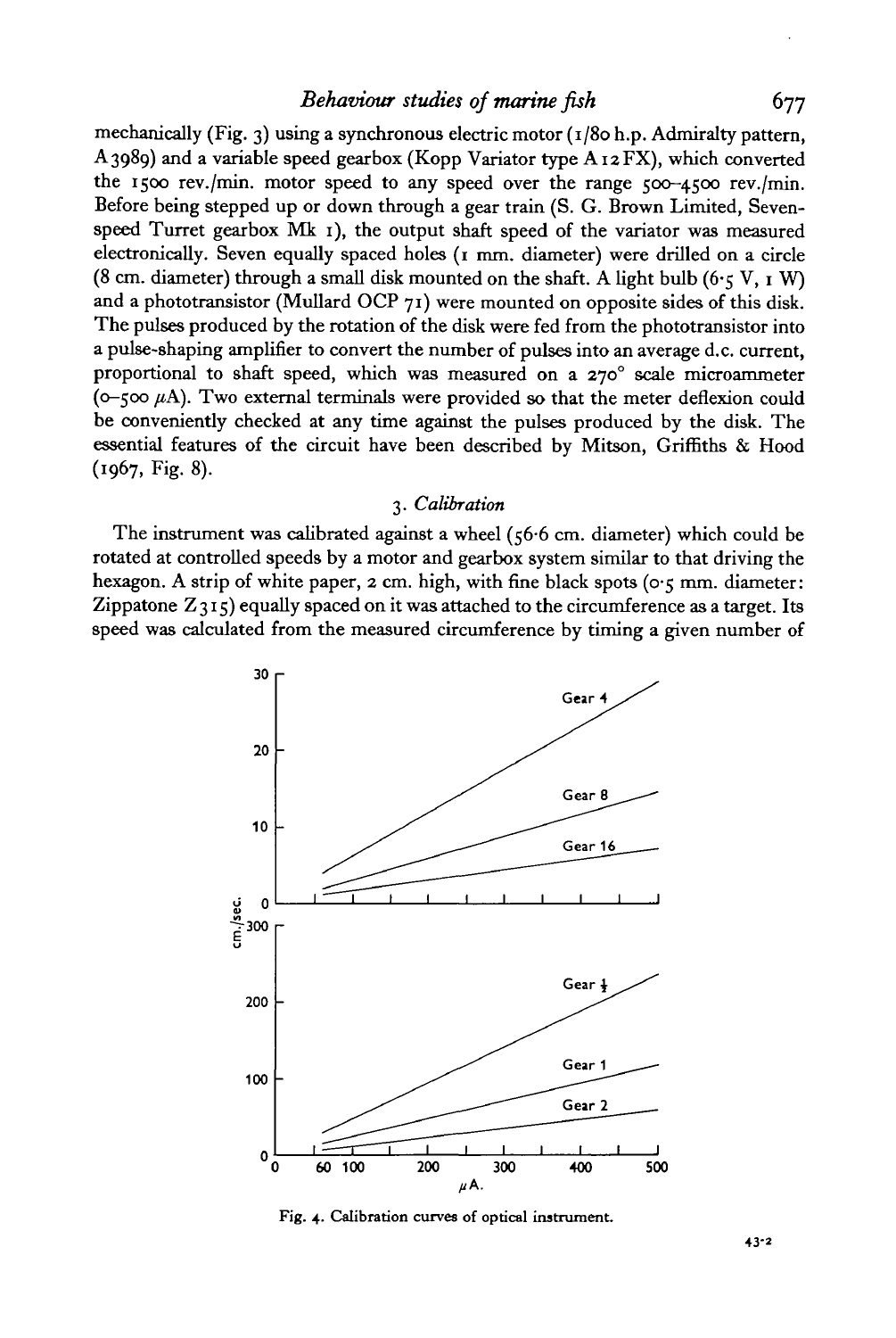wheel revolutions with a stopwatch. The calibration curves for six gears of the instrument are given in Fig. 4; the lowest gear was not used. A series of ten measurements made against the calibration wheel at two points on each gear showed that the accuracy of gear 16 was better than  $\pm$  1 % and that of the higher gears better than  $\pm$  0.5%.

### 4. *Measurement*

The instrument was mounted on the table with vertical adjustment on the instrument carriage, so that water velocity could be measured at any depth. Attention was confined to a small vertical segment by the use of slotted plates clamped against the outside wall of the flume. The slots were  $7.5$  cm. long and  $0.5$  cm. high. Separate plates were used for slots centred at even numbers from 2 to 30 cm. and odd numbers from 1 to 9 cm.; a third plate was used for measurements close to the flume floor with slots centred at  $0.5$ ,  $1.5$  and  $2.5$  cm.

Nieuwenhuizen (1966) has shown from equation (1) that the image seen in the telescope can never completely stand still as each face of the optical glass section comes round but must oscillate slightly. This was observed at slow rotational speeds but the oscillating appearance was quite distinct from the steady drift of the particles seen on each side of the null point. At higher speeds, when the images produced by each successive face of the rotating hexagon were no longer distinguished, this oscillation disappeared and determination of the null point was easier.

#### **SUMMARY**

1. A flume is described for producing currents of sea water for behaviour studies of marine fish. Its cross-section is 30 cm. wide  $\times$  32.5 cm. deep and the observation length is 550 cm.

2. Velocity and depth of water can be finely controlled and the maximum velocity in the level position is 69 cm./sec. with a depth of  $10.8$  cm. Maximum depth is 29 cm.

3. By tilting the flume the maximum velocity can be increased to  $132.5$  cm./sec. at a depth of  $\varsigma$ ,  $\varsigma$  cm. with a maximum gradient of 1 in 40.

4. An instrument for measuring current velocity by an optical technique is also described. Its range is  $o·8-240$  cm./sec. with an accuracy of  $\pm 1\%$  over the range  $o-8-8$  cm./sec. in its lowest gear and  $\pm$   $o.5\%$  from 2 to 240 cm./sec. in the higher gears.

I wish to thank Mr A. M. Binnie, F. R. S., of the University Engineering Department, Cambridge, who provided the measurements from which the dimensions of the contraction were scaled down and advised on the construction and design of the flume and stilling tank, and Dr H. O. Anwar, of the Hydraulics Research Station, Wallingford, for information about his instrument for measuring water velocity optically.

Dr F. R. Harden Jones, of the Fisheries Laboratory, Lowestoft, originally suggested building a flume for studies of marine fish behaviour. The advice and help of Mr D. Mummery was invaluable in the detailed design of the apparatus.